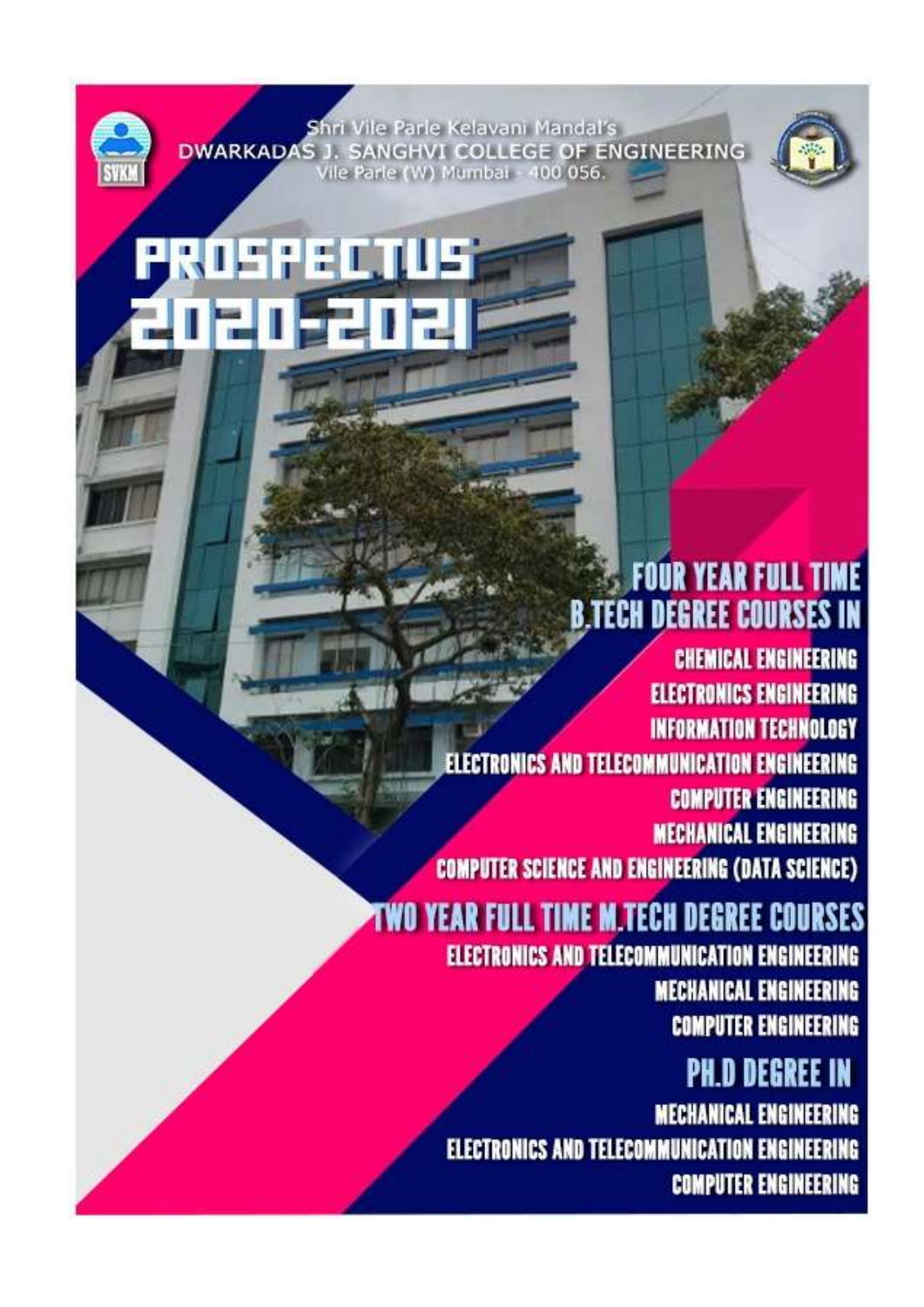

## **Vision**

To be a world class institution for education, training and research in engineering, inculcating values and skills for sustainable development of the society.

## **Mission**

- $\triangleright$  To provide competent faculty and an interactive learning environment along with world class infrastructure for nurturing professionalism & entrepreneurship in Engineers.
- $\triangleright$  To foster technical competence, research aptitude and environmental awareness amongst aspiring technocrats to develop sustainable engineering solutions.
- $\triangleright$  To provide a forum for active interaction between academia & industry, leading to continuous improvement in engineering education.

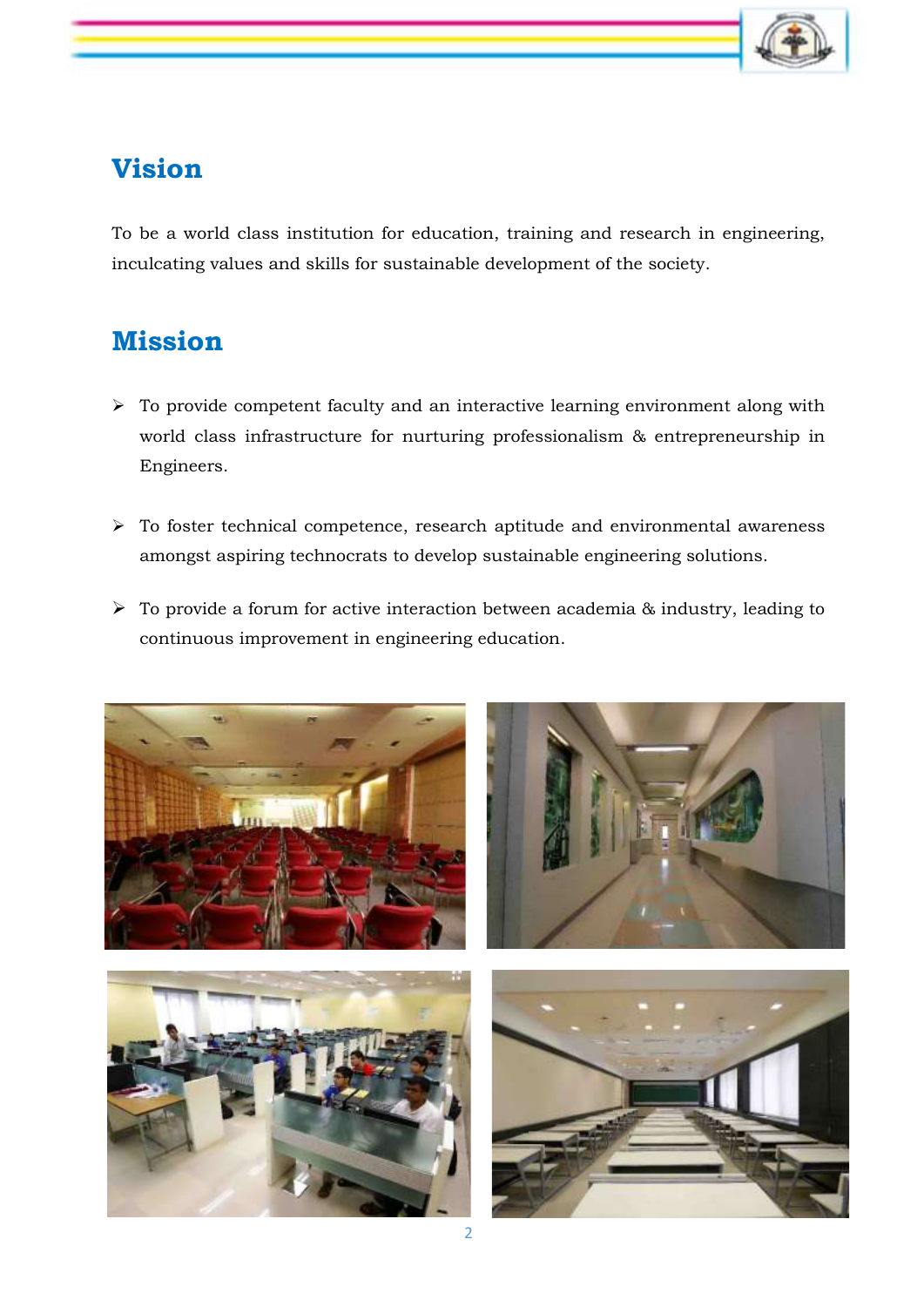

## **Invitation from the President, SVKM & Chairman, Governing Body, DJSCE.**

Dear Friends,

In the early part of the twentieth century, the architects of the Constitution of India visualized and concluded that the education system has to be a powerful instrument of social, economic and cultural transformation necessary for the realization of India's national goals. Their dream then was to develop an education system that would increase national productivity, achieve social & national integration, accelerate the process of modernization and cultivate social, moral and spiritual values. Since its inception, Shri Vile Parle Kelavani Mandal (SVKM) has always strived to contribute to this cause of nation building.



Given this background, especially in this era of competition in every sphere of life, a country like ours needs to be at the fore-front of technological innovation. It needs engineering professionals with technical skills at par with the best in the world. It is with this focus that SVKM has laid the foundation stone of Dwarkadas J. Sanghvi College of Engineering, twenty-six years ago. Since the year 1994, the College has proven itself to be one of the best institutes in the state and this is abundantly reflected in the success of its students in academics; in securing admissions to top universities in India and abroad as well as in securing placements in some of the best companies.

As you are aware, DJSCE is an Autonomous Institute affiliated to the University of Mumbai. All the programs, run by the college are accredited by the National Board of Accreditation (NBA) and we are indeed very happy to continue getting this recognition that is needed to enhance the status & further achievements of our students in their career. The college is also accredited by National Assessment and Accreditation Council (NAAC) with an "A" grade. Keeping in line with the needs of the industry, we are starting a new Undergraduate Programme this year, i.e., B.Tech in Computer Science and Engineering (Data Science) as well as increasing the intake in B.Tech Information Technology from 60 to 120.

Considering the long term goal of the institute, it is our firm belief that the research activities also have to be given a major thrust & all efforts are being made to enhance the same. Efforts are also being made to enhance the teaching learning process on a continuous basis in the institute.

During this twenty-seventh year, we reiterate our commitment to our cause of creating a breed of engineers with not just excellent knowledge, but with a keen sense of social responsibility and consciousness towards the challenges being faced by the country and the rest of the world. Our Country's youth are its greatest asset and we shall continue to nurture this valuable resource in the years to come.Best wishes and warm regards!

**Amrish R. Patel President, Shri Vile Parle Kelavani Mandal**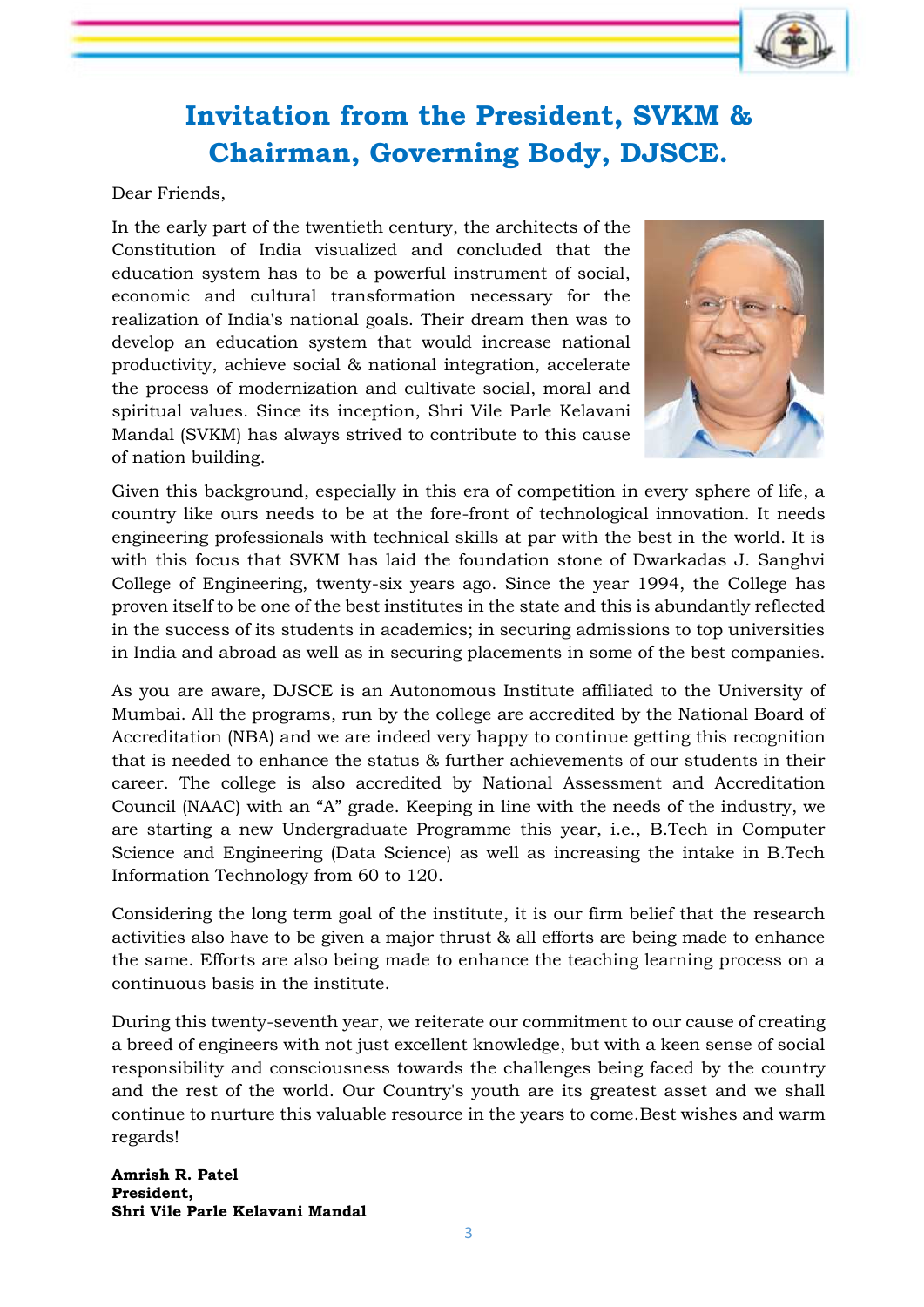## **Shri Vile Parle Kelavani Mandal**

## **Office Bearers**



SHRI AMRISH R. PATEL Hon. President & Trustee



**SHRI BHUPESH R. PATEL** Hon. Joint President & Trustee



SHRI BHARAT M. SANGHVI Hon. Vice President & Trustee

SHRI SUNANDAN R. DIVATIA

HON. SECRETARY



SHRI CHINTAN A. PATEL Hon. Vice President & Trustee



SHRI HARSHAD H. SHAH HON. TREASURER



SHRI JAYANT P. GANDHI HON. JT. SECRETARY



HON. JT. SECRETARY

SHRI SHALIN S. DIVATIA SHRI HARIT H. CHITALIA HON. JT. TREASURER



SHRI JAGDISH B. PARIKH HON. JT. TREASURER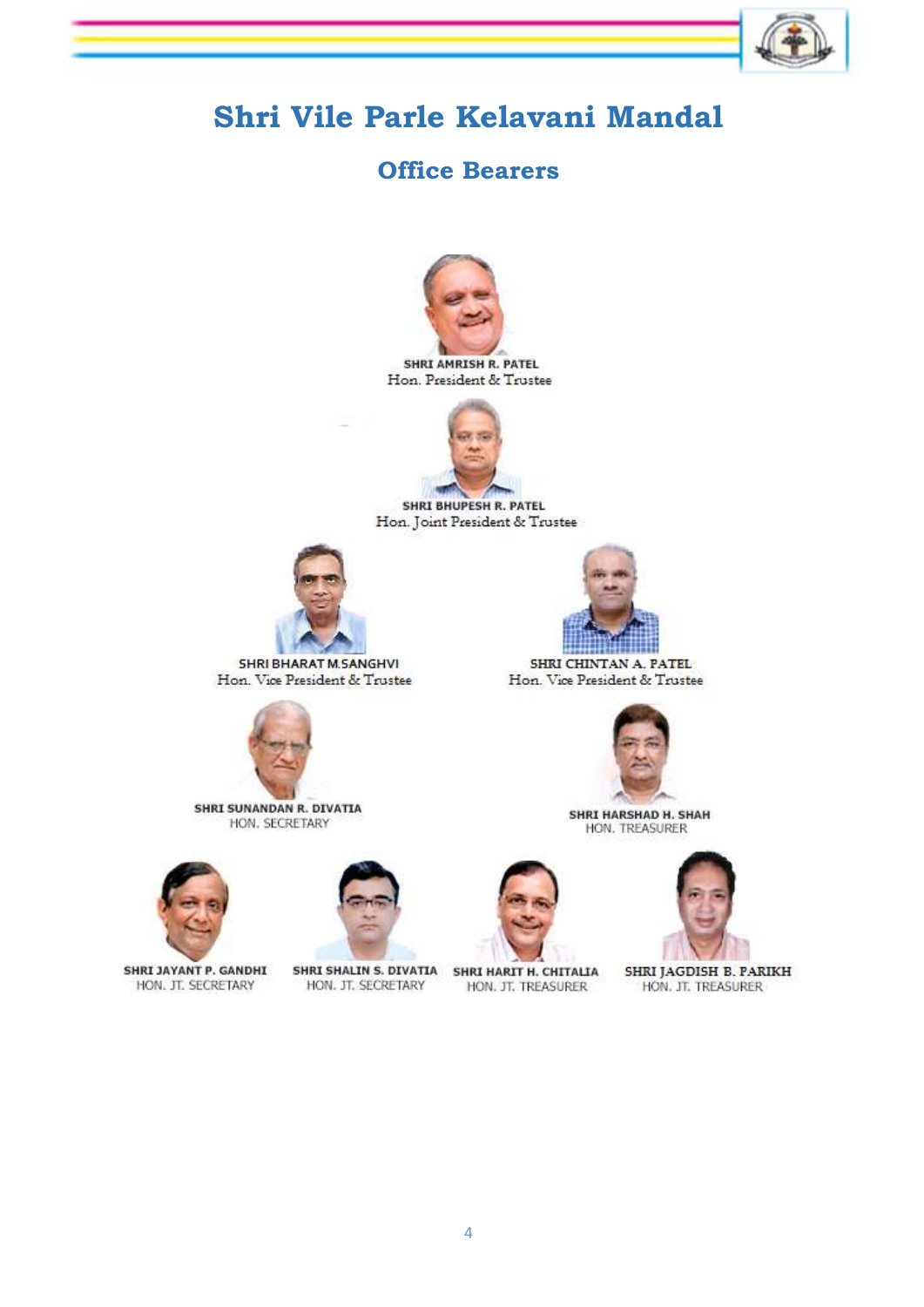

## **Message of the Mentor, DJSCE**

Dear Prospective Students!

In these interesting times, let us remember the famous Chinese curse "May you live in interesting times" as I consider it very pertinent to the changing times of the contemporary world. With the global melt down still at large and the deepening fears of the economic scenario that has played out in the last few years, industries are still struggling to meet higher levels of competition. World class industries are aiming to create value by exploiting their core competencies; by down-sizing; re-engineering and by cutting costs wherever possible.



In such a situation, it is only natural for industries to insist on adequate academic preparation of the students, who end up serving them. In today's intensely competitive scenario, prospective employers expect employees to deliver from First Day First Hour. Recognizing this fact, Shri Vile Parle Kelavani Mandal's Dwarkadas J. Sanghvi College of Engineering (Autonomous Institution, affiliated to the University of Mumbai), once again reiterates its commitment to creating Engineers of the highest caliber. In a country that produces around 12.5 lakh Engineers each year, it is our Mandal's commitment to ensure that our Engineering students as they cross the threshold of our institute are absolutely industry ready. With this aim in view, the college continues to provide world class infrastructure, facilities and a learning environment worthy of the intelligence, talent and potential of the students who join it.

The college has achieved a great deal in the 26 years, since it was established, in terms of the accolades won; in terms of academic and professional achievements of its students, and in terms of its placement record. All the eight streams run by the college are accredited by the National Board of Accreditation (NBA) New Delhi. The college is also accredited by NAAC with an "A" grade for a period of 5 years, starting from October 2019.

We at SVKM are confident that with the resources as well as the learned and dynamic faculty that the college has, it will soon emerge as a Global Brand in the field of Engineering Education.

Good luck to all!

#### **Bharat M. Sanghvi**

Vice President, Trustee SVKM & Member, Governing Body, DJSCE.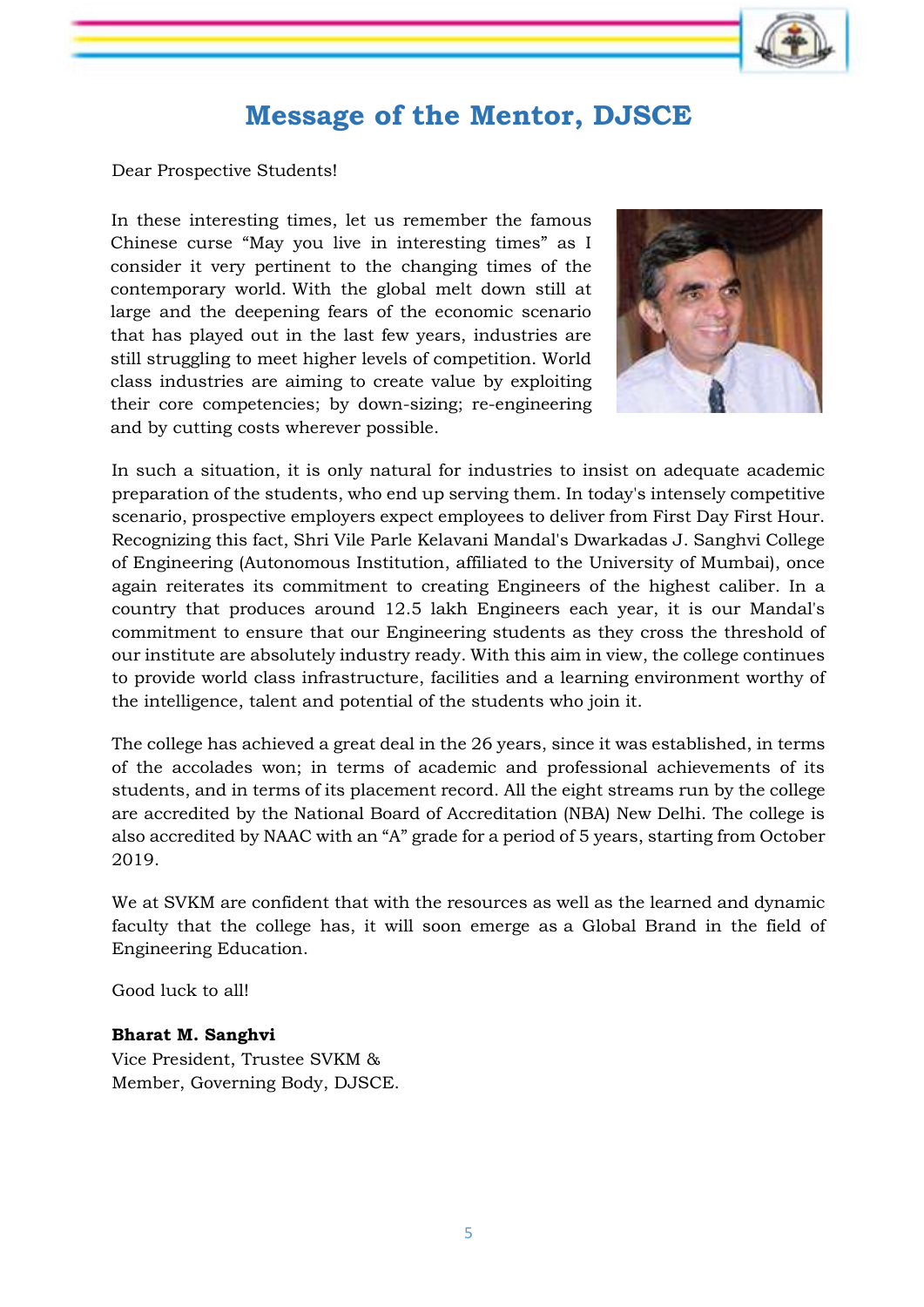## **Message from Principal**

Dear All,

Greetings from D. J. Sanghvi College of Engineering!

In the current context of rapid changes that is taking place in our country, all activities directed towards economic advancements are required to be addressed with utmost priority. In this effort, it is also imperative to prepare social engineers, who could contribute to and manage the needs of the society with equanimity of mind and an attitude of selfless social service. Shri Vile Parle Kelavani Mandal (SVKM), our parent trust with abundant experience in the field of education and social service has always been focusing its efforts on this very important activity of nation building.



In a short span of 26 years, Dwarkadas J. Sanghvi College of Engineering (DJSCE), an Autonomous Institution, affiliated to the University of Mumbai and owned by SVKM has come a longway and has made its impact felt not only in the country, but also abroad. Our students have been performing exceedingly well in national and globally competent multinational companies and also in the universities in India and abroad as they pursue their higher education.

We are happy to announce that from the upcoming academic year 2020-21 onwards, the college is starting with a new programme, i.e., B.Tech in Computer Science and Engineering (Data Science) with an intake of 60. Further, the intake in B.Tech (IT) programme is also being increased from 60 to 120. This is being done keeping in mind the changing demands of the industry & other stakeholders. We have already received the permission from the AICTE for the same.

DJSCE is consistently rated amongst the top 100 Engineering colleges of our country by various ranking institutions. Recent "India Today" Survey has ranked DJSCE once again in the top 10 Private Engineering Institutions of the country. The survey has also ranked the college as the "Best Private Engineering College" (Rank 1) in the western region of the country. DJSCE is also ranked amongst the top 250 Engineering institutions of the country by the NIRF-2020, ranking agency of the Ministry of HRD, Govt. of India. The college runs 9 undergraduate programmes, 3 post graduate programmes and 3 Ph.D. courses, affiliated to and recognized by the University of Mumbai.

Beyond regular academics at the undergraduate and post graduate levels, the research activities being conducted at the Innovation Centre of the college as well as the regular publication of the college research magazine "TECHNOFOCUS" encourages and motivates our staff and students to undertake more and more research activities, in addition to their day to day work. The number of Research publications made by faculty members and students in various journals & conferences has increased manifold in the last 11 years.

Our college is committed to maintaining an academically rich and professionally competent environment by encouraging the enterprising skills of our students. Our faculty members do support and play a vital role in the overall development of our students and the institute. With the firm belief that, in the current era, our country is poised to make significant advancements in Manufacturing & Service Sectors and in line with Make in India, Skill India, Digital India, Startup India initiatives at the national level, we keep constantly creating new avenues and opportunities for our students, beyond what the university curriculum could otherwise provide.

Today, DJSCE is one of the most sought after institute for fresh aspiring engineering students. All the Undergraduate programs in the college are accredited by the National Board of Accreditation (NBA) and the college is also accredited by NAAC with an "A" Grade for a period of 5 years, with effect from October 2019. We are sure that the world class infrastructure provided by SVKM, a highly qualified faculty and a motivated group of students coupled with a vibrant ambience will continue to drive the growth of DJSCE as a great institution. We firmly believe that we shall be counted amongst the best at the global level in the years to come.

In all our efforts, we seek the Lord's Grace to keep us on the path of virtue, courage and wisdom. May thy grace and blessings flow through us to the world around us in all our efforts to make better quality engineers, who can make a positive impact in our society and help build our nation in these ever changing and challenging times.

Warm Regards & Good Wishes!

**Dr. Hari Vasudevan Principal**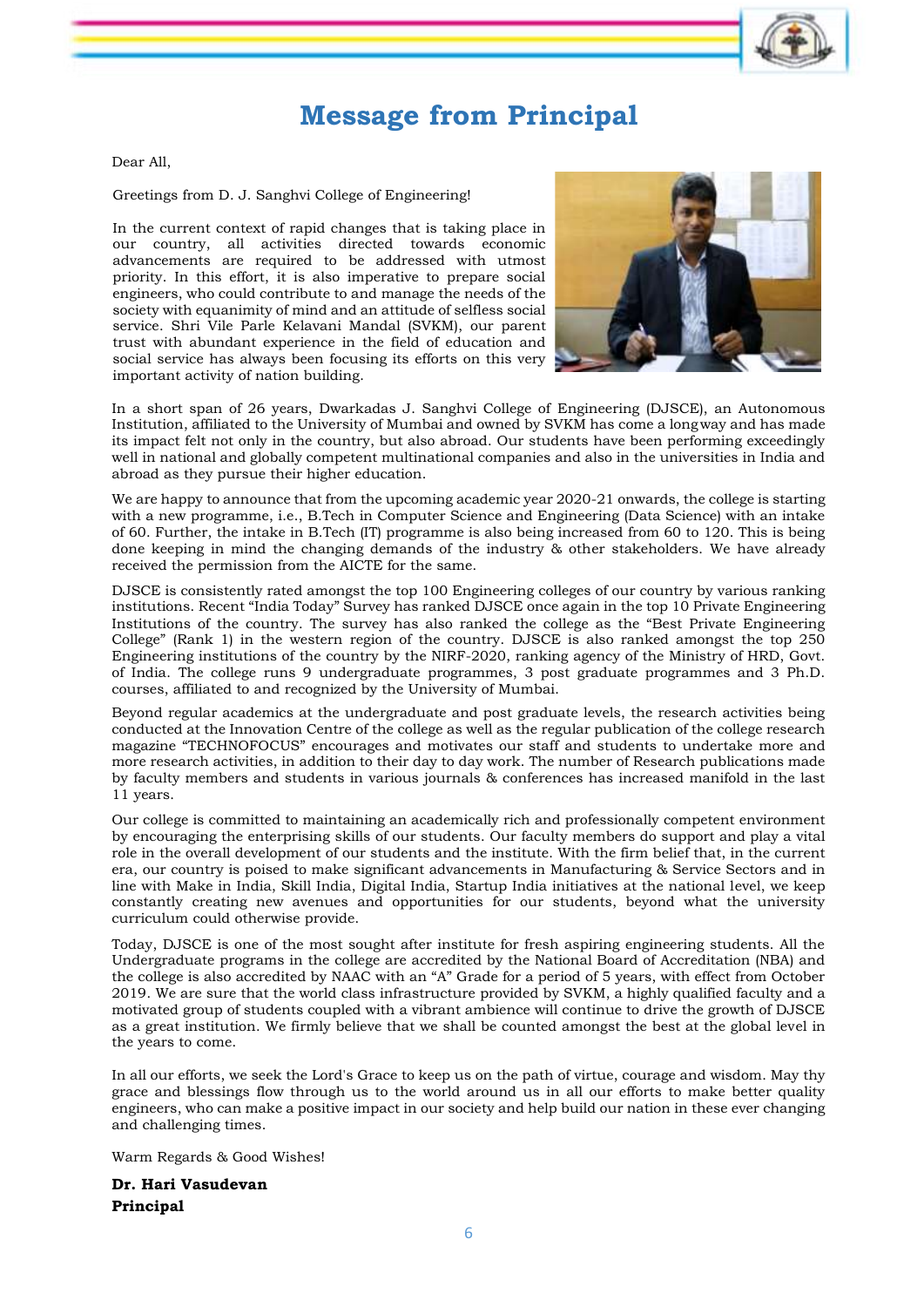



## **Shri Vile Parle Kelavani Mandal HIGHER | FASTER | STRONGER**

- Shri Vile Parle Kelavani Mandal, "SVKM" to the society at large grew out of a humble seed planted during India's freedom movement, namely, Shrimati Gokalibai Punamchand Pitamber High School – to nurture socially relevant education. Today SVKM has grown into a mega education nucleus with a distinguished roster of achievements.
- $\triangleright$  More than 55 vibrant institutions covering a wide range of educational and social needs.
- $\triangleright$  More than 62,000 students (currently) pursuing their careers from school to post-graduation & super specialization and Ph.D.
- The transformation of institutions of Shri Vile Parle Kelavani Mandal into the world–class institutions is undertaken by setting up the state of art facilities at each of its institutions.
- $\triangleright$  The Management believes that one of the important resources of an institution is its competent faculty members. The management has the policy of attracting, training and retaining good faculty members.

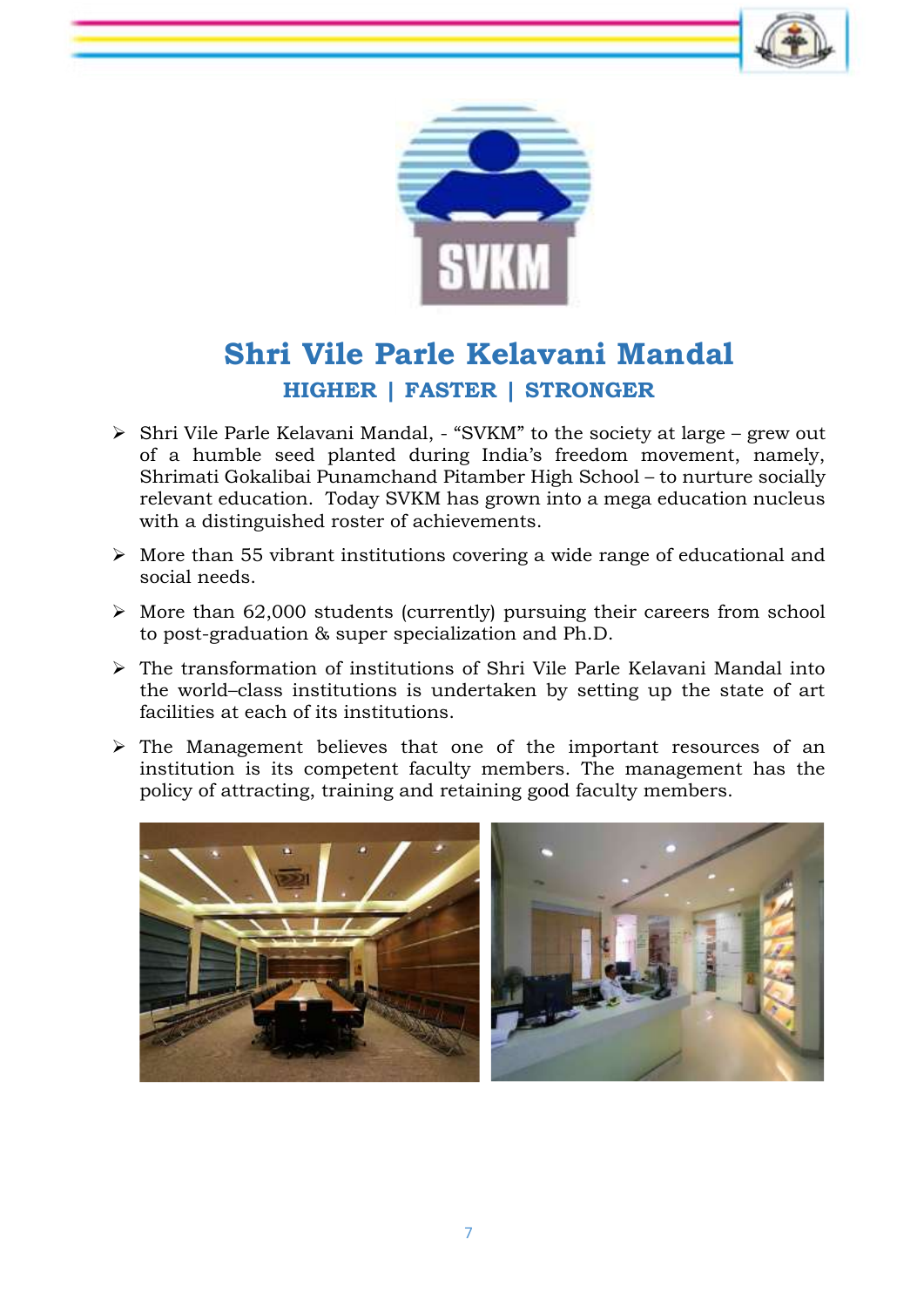

## **DJSCE : OVERVIEW**

The demand for contemporary engineering courses arose in the early 90s as a result of liberalization in our country. As the need of time, Shri Vile Parle Kelavani Mandal (SVKM) responded positively to the demands of the Industry & academic fraternity and established a benchmark-setting Engineering college – The Dwarkadas J. Sanghvi College of Engineering (DJSCE).

Affiliated to the University of Mumbai, the College conducts the following **courses of study for the B.Tech/ M. Tech./Ph.D. Degrees** with the given intake capacity (**Academic Year 2020- 21).** Our academic programmes are of high quality. They are competitive and industry oriented & relevant, which ensures that students pass their examination and attain what they have come for.

#### **Under Graduate Courses (B.Tech)**

| Chemical Engineering                               | 60 seats    |  |
|----------------------------------------------------|-------------|--|
| Electronics Engineering                            | 60 seats    |  |
| Electronics &<br>Telecommunication<br>Engineering  | 120 seats   |  |
| <b>Information Technology</b>                      | 120 seats   |  |
| Computer Engineering                               | $120$ seats |  |
| Mechanical Engineering                             | 120 seats   |  |
| Computer Science and<br>Engineering (Data Science) | 60 seats    |  |

#### **Post Graduate Courses (M.Tech)**

| Electronics &<br>Telecommunication<br>Engineering | 18<br>seats |
|---------------------------------------------------|-------------|
| Mechanical Engineering                            | 18<br>seats |
| <b>Computer Engineering</b>                       | 18<br>seats |

#### **Ph.D. Courses**

| Mechanical Engineering                            | 10<br>seats |
|---------------------------------------------------|-------------|
| Computer Engineering                              | 10<br>seats |
| Electronics &<br>Telecommunication<br>Engineering | 10<br>seats |

**All the above eight undergraduate courses in the college are accredited by National Board of Accreditation (NBA).**

**Our college has been Accredited by National Assessment and Accreditation Council (NAAC) with a CGPA of 3.18 out of 4, i.e., with an "A" Grade for a period of 5 years.**

**The University Grants Commission (UGC) has granted Autonomous status to our institute (DJSCE) from the A.Y. 2019-20 onwards for a period of 10 years, i.e., till the A.Y. 2028-29.**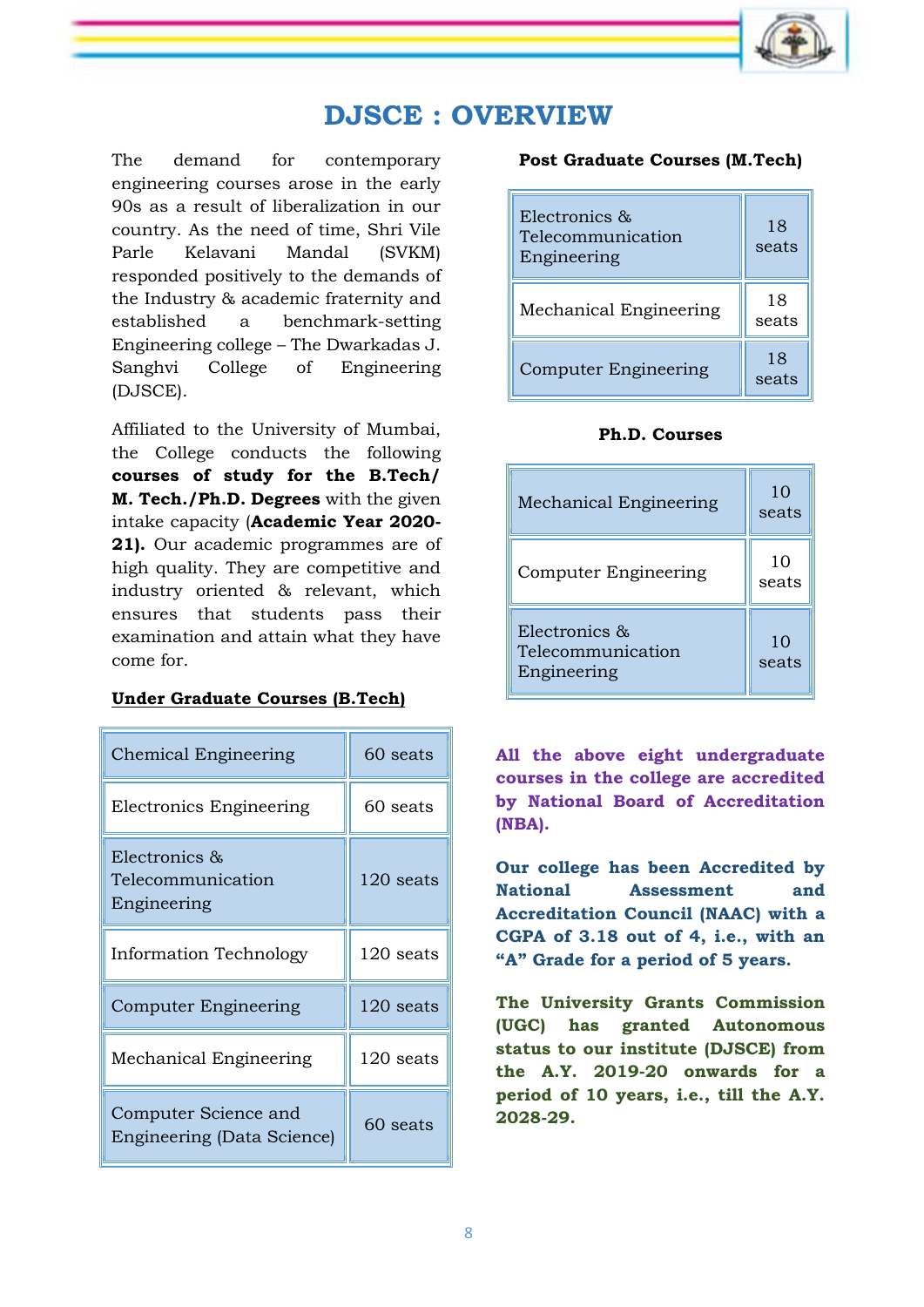## **Infrastructure and other Amenities**

#### **COMPUTING & INTERNET FACILITIES**

The College has 792+ high-end computers (Out of which 735+ are i3 and 57 are i5) on LAN and 8 MBPS Line in addition to the ISDN Line. The entire campus is Wi-Fi Enabled.

Major software package available: All the required packages as per syllabus such as Oracle, MATLAB, CAD (NX-6), IBM Rational Seed, Ansys, Autocad, Por-E, Xylinx, Microunid, Inventer, Wordsworth, Orcad, etc. are available.

#### **GAMES, SPORTS AND OTHER ACTIVITIES**

Gymkhana is available for the students for the Indoor games. For the outdoor games, we hire the grounds on a continuous basis. A modern gymnasium, equipped with equipments and trainers, is also available for students. Student Council of the college organizes annual technical socio- cultural Festival-Trinity, Farewell Party, Fresher's Party, Teacher's Day, Engineering Day, SPIC-MACAY programmes, etc. for the students.



## **Recent Rankings of DJSCE**

**College is often rated amongst the Top 100 Engineering colleges of our country. The college figured amongst the top 100 Engineering Colleges of India in many of the following nationwide recent rankings in the A.Y. 2020-21, so far.**

- 1. "India Today" Survey has ranked DJSCE 10th amongst the Top 200 Private Engineering Colleges in the Country and as the "Best Private Engineering College" in the West Zone of India (Issue: 06<sup>th</sup> July, 2020).
- 2. "National Institutional Ranking Framework (NIRF)" has ranked DJSCE amongst Top 250 institutions of India in the Engineering Category in India Rankings 2020 (Government of India: MHRD).
- 3. Education World magazine has ranked DJSCE,  $29<sup>th</sup>$  amongst the Top 100 Private Engineering Colleges of India and 5th in the list of Top Colleges of Maharashtra (Issue: April 2020).

**and few more to come…**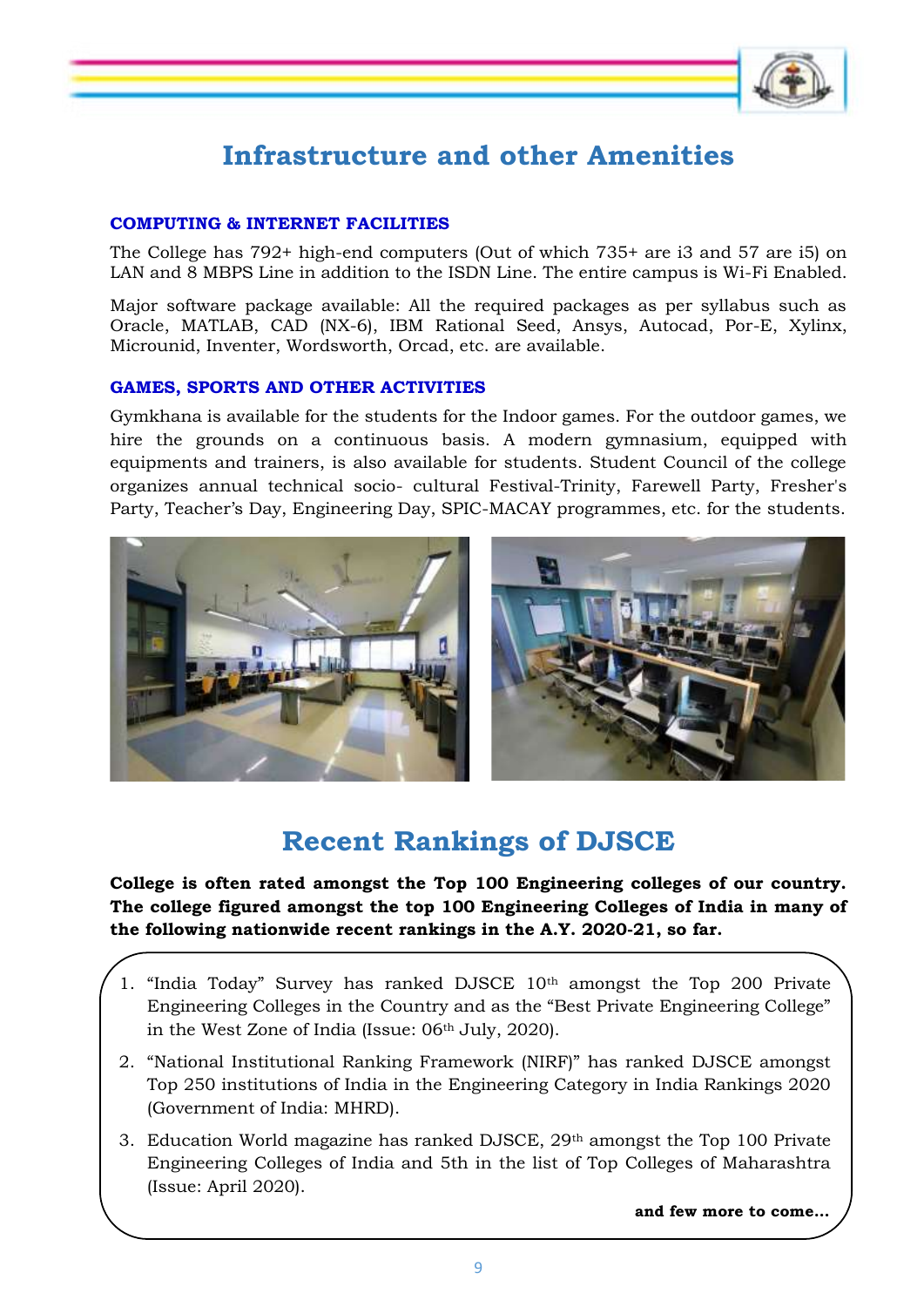

## **Term Grant and Examination**

As per the University of Mumbai directives, every student must complete, to the satisfaction of the Principal, the courses of study at the College prescribed for each term. The student must keep a minimum attendance of three-fourths of the number of lectures, practical etc. held in each subject, in each term and complete the prescribed term work, failing which the term may not be granted to the student. There will be an examination at the end of each Semester. The University will hold the examination at the end of semester I, II, VII and VIII. The examinations at the end of Semester III, IV, V & VI will be held by the college on behalf of the University according to University rules.

## **The Maharashtra Prohibition of Ragging Act, 1999.**

#### **COMMENCEMENT**

The Act has come into force with effect from 1st June, 1999 and the institute will initiate strict action against anyone directly or indirectly involved in ragging.

#### **ANTI RAGGING CELL**

The anti-ragging cell of the college is headed by the Principal, Vice-Principals and consists of each of the eight heads of departments and two  $1<sup>st</sup>$  year teachers. The contact details of the Principal are 9821464696/02226123892/022-26107461.

## **Admission Procedure**

#### **FIRST YEAR (B.TECH) ADMISSIONS**

All the candidates seeking admission to First Year Engineering in the college for the academic year 2020-21 should keep track of the admission notifications and detailed procedure of admissions on the college website: [www.djsce.ac.in.](http://www.djsce.ac.in/)

**Note:** All the aspiring candidates are also required to keep track of admission notifications and all other admission related details on the CET Cell website: [http://cetcell.mahacet.org.](http://cetcell.mahacet.org/)

#### **ELIGIBILITY**

Eligibility for Institutional Level Quota as declared by the guidelines of the Competent Authority, Maharashtra State will be strictly followed.

|    |              |                          |              | No. of Seats $-$ as % of Sanction Intake |       |
|----|--------------|--------------------------|--------------|------------------------------------------|-------|
|    | Type of      | <b>CAP</b> Seats         |              | Institutional                            |       |
|    | Institute    | Maharashtra State        | All India    | Minority                                 | Quota |
|    |              | (M.S.) Candidates        | Seats        | Quota                                    |       |
| 1. | Unaided      | $15%$ of                 |              |                                          |       |
|    | Minority     | <b>State Level Seats</b> | <b>Seats</b> | Minimum                                  | 20%   |
|    | Educational  |                          | under        | $51\%$ @                                 |       |
|    | Institutions |                          | CAP#         |                                          |       |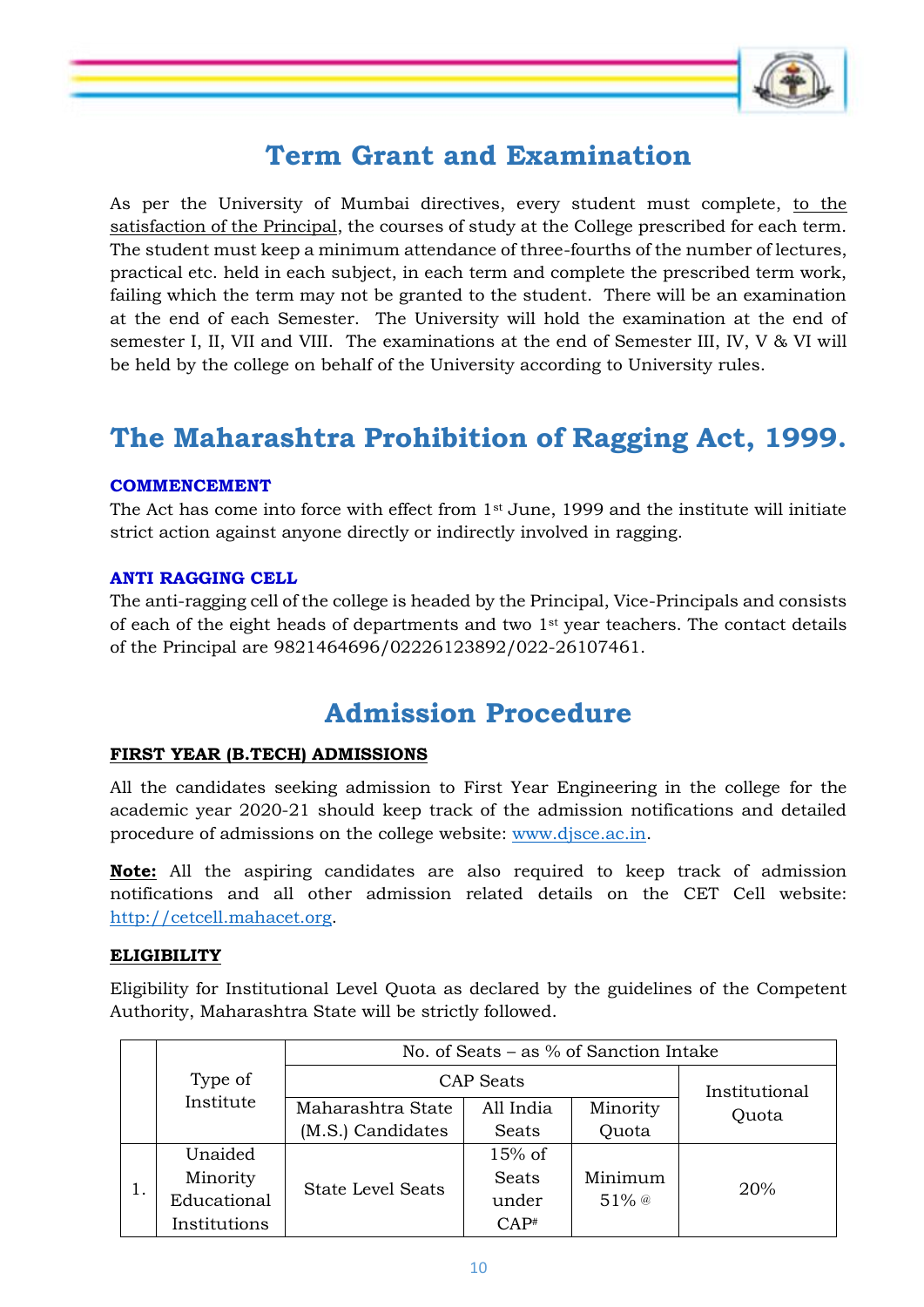

CAP Seats = Sanctioned Intake – Institutional Quota # CAP Seats excluding Minority Quota \$ M.S. Seats = CAP Seats – (All India Seats + Minority Quota) % - Percentage

#### **Change of Marks due to Verification:**

(a) If the marks in the qualifying examinations are modified due to verification and the same is duly certified by the Maharashtra State Board of Secondary and Higher Secondary Education or its equivalent, the same should be reported to the Principal immediately.

(b) However the effect of the change will be taken into consideration only for the subsequent rounds of admission.

#### **SECOND YEAR DIRECT ADMISSIONS**

A student is directly admitted to the Second Year class of the B. Tech. Degree course in different branches of Engineering as per guidelines issued by the Government of Maharashtra.

The guidelines by AICTE, CET Cell & University of Mumbai are also followed while admitting students (Diploma) directly into second year in respective branches. Candidates are requested to follow necessary instructions given on the college website (www.djsce.ac.in) as well as the CET Cell website [\(http://cetcell.mahacet.org\)](http://cetcell.mahacet.org/) throughout the admission process.

**Eligibility:** As prescribed by the Regulatory Authorities.

#### **FIRST YEAR (M.TECH) ADMISSIONS**

FULL TIME – 2 Years M.Tech. Programme in

- Electronics & Telecommunication Engineering
- Mechanical Engineering
- Computer Engineering

**Eligibility:** As prescribed by the University of Mumbai Reservation for Gujarati Community (Linguistic Minority) will be as per rules.

**Note:** The guidelines given by Competent Authority, Maharashtra State have to be referred by the candidates. All the prospective candidates are requested to follow necessary instructions given on the college website (djsce.ac.in) as well as the CET Cell website [\(http://cetcell.mahacet.org\)](http://cetcell.mahacet.org/).

#### **Ph.D. ADMISSIONS**

Admissions into Ph.D. course in Mechanical Engineering, Computer Engineering and Electronics and Telecommunication Engineering will be done as per the guidelines of University of Mumbai. Prospective Research scholars are required to refer to the college website for further instructions.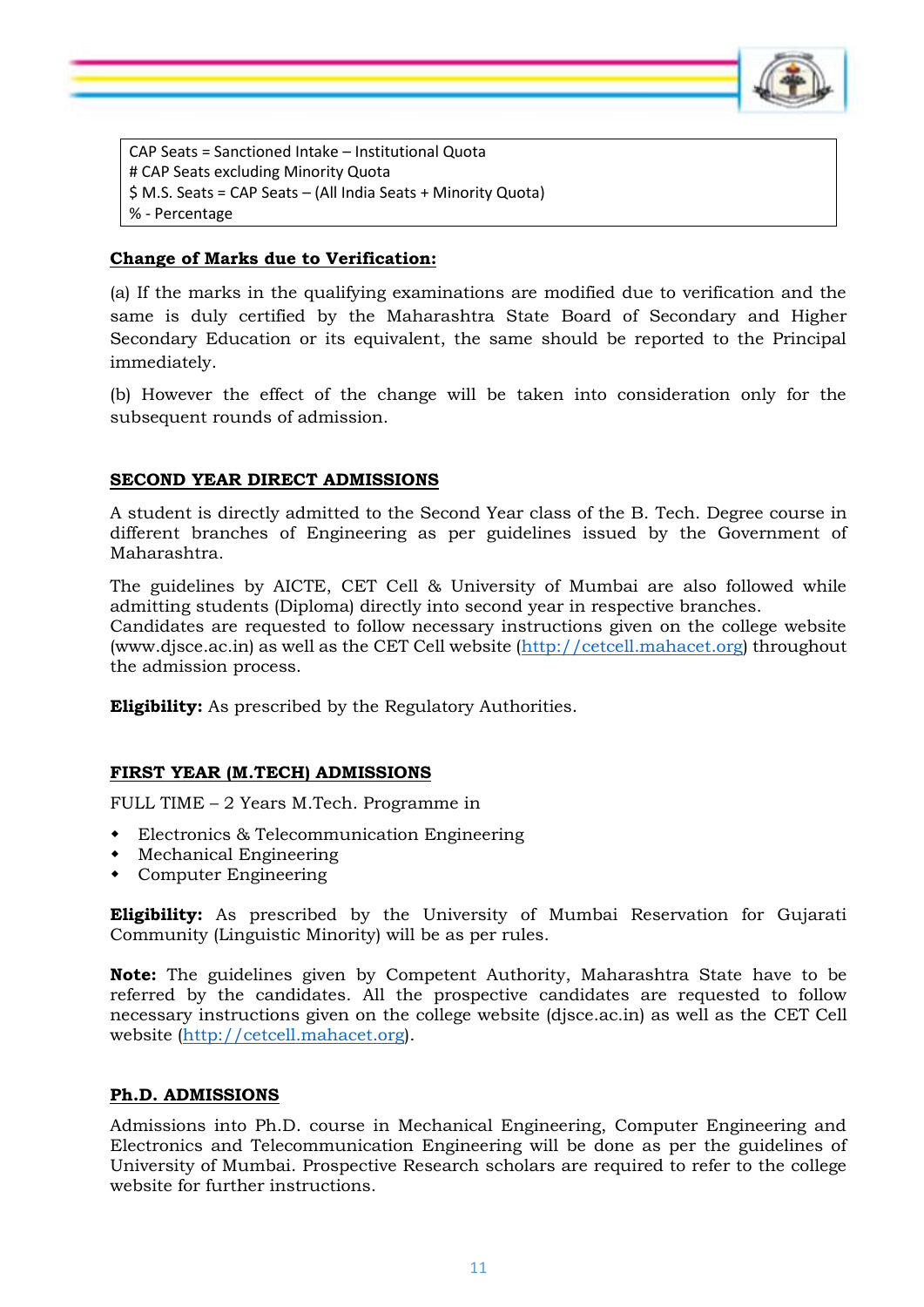

## **Certification Courses / VAP**

#### **1. Advanced Technology Courses in collaboration with IBM innovation centre:**

DJSCE and IBM have collaborated to offer **Advanced Technology courses** for the benefits of our students. From this academic year i.e. 2019-20 onwards, a Certificate programme by DJSCE jointly with IBM Innovation Centre and NMIMS University will be offered to students. These Advanced Technology courses are bouquet of specialized subjects to the extent of additional 30-35 credits, which are over and above the minimum credits required for the regular B.Tech/B.E. programmes. These courses are industryaligned and will lead to better employability prospects for the students.

Following streams of technology specializations are being offered for students to select from:

- Data Analytics
- Artificial Intelligence and Machine Learning
- Internet of Things

The benefits to the students from this initiative are as follows:

Project Based Learning, Vibrant Courseware, Guest Lectures and Student Interactions, Industry Events/Quiz/Campus Competitions and Student Monitoring & Tracking.

#### **2. Spoken Tutorial Software (FOSS) Training Sessions:**

Spoken Tutorial Training programme, being organised by IIT Bombay, was taken up at our institute. Many Students registered for the particular FOSS Programmes during the last semester and when the batches completed their revision and practice of all the tutorials, the online tests were conducted by IIT Bombay.

#### **3. Coursera program:**

DJSCE has registered with Coursera in connection with the Coronavirus Response Initiative and have received the license from them, you can register through our college for doing many online courses from various reputed universities from across the world. More than 2100 of our students and staff members had registered and completed many such online courses. It was a great opportunity for all to update on their skill set and also to do some valuable academic learning.

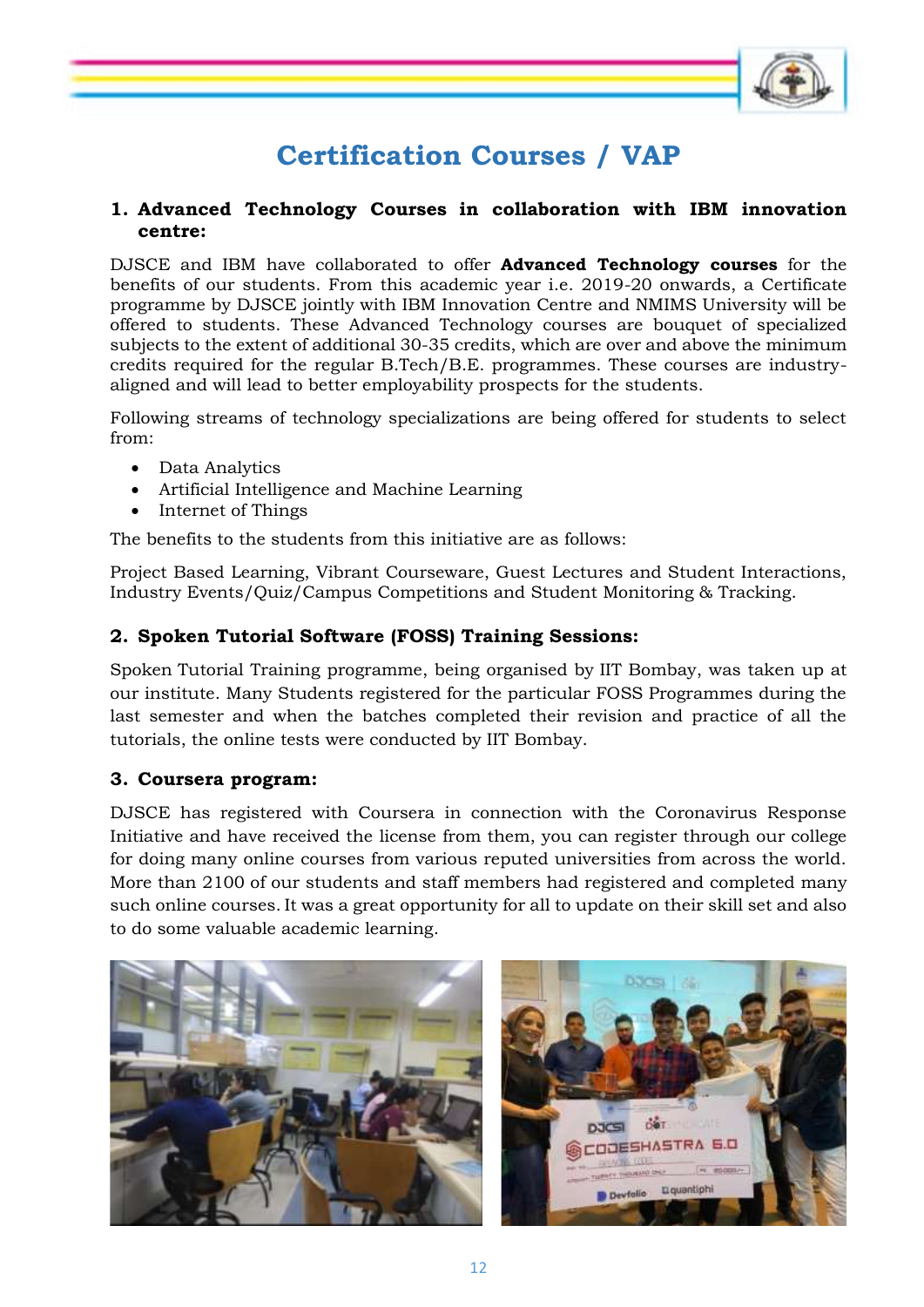

## **Few Major Achievements in current Academic Year**

## **1. INSTITUTION'S INNOVATION COUNCIL (IIC): 5 STAR RANKING**

DJSCE - Institution's Innovation Council (IIC) is recognized as a Top IIC by the Ministry of Education's Innovation Cell in the Annual Performance Rating for IIC 2.0. The Ministry of Education's Innovation Cell has recognized Dwarkadas J. Sanghvi College of Engineering - Institution's Innovation Council (IIC) as:

- i) One of the Top 5 IICs in the Western Zone.
- ii) One of the Top IICs in India with 5-Star Performance.
- iii) Having established IIC in November 2018, DJSCE has been recognized as the Top Performing IIC for A.Y. 2019-20 with a score of 98.33/100.

## **2. CSI ACADEMIC AWARD 2020**

DJ-CSI, one of our student chapters received the prestigious award "Best Accredited Student Branch" for the academic year 2019-20, under CSI Academic Award at the CSI Annual Convention 2020 held during 16th through 18th January 2020 at KIIT University, Bhubaneswar on the theme "Digital Democracy – IT for Change".

#### **3. PATENTS**

There is a major thrust given on patent publications and project based training & research. Faculty members have filed a total 16 patents in the year A.Y. 2019-20 and have secured 5 patents till date.

#### **4. AVISHKAR RESEARCH CONVENTION 2019-20**

Prof. Ramesh Rajguru, Ph.D. Research Scholar in Mechanical Engineering & Prof. Aruna Gawde, Ph.D. Research Scholar in Computer Engineering, won the District Level competition and further entering the final round of the University Level in the 14th Avishkar Research Convention 2019-20, organised by the University of Mumbai.

#### **5. GRANT RECEIVED FOR RESEARCH PROJECT**

Dr. Vaibhavi Sonetha received a grant of Rs. 9.00 Lakhs along with IIT Bombay, from 'Science and Engineering Research Board' for research project 'Design, Fabrication and Evaluation of Patient Specific Bio-resorbable occlusion devices for treating Arterial Septal Defect'.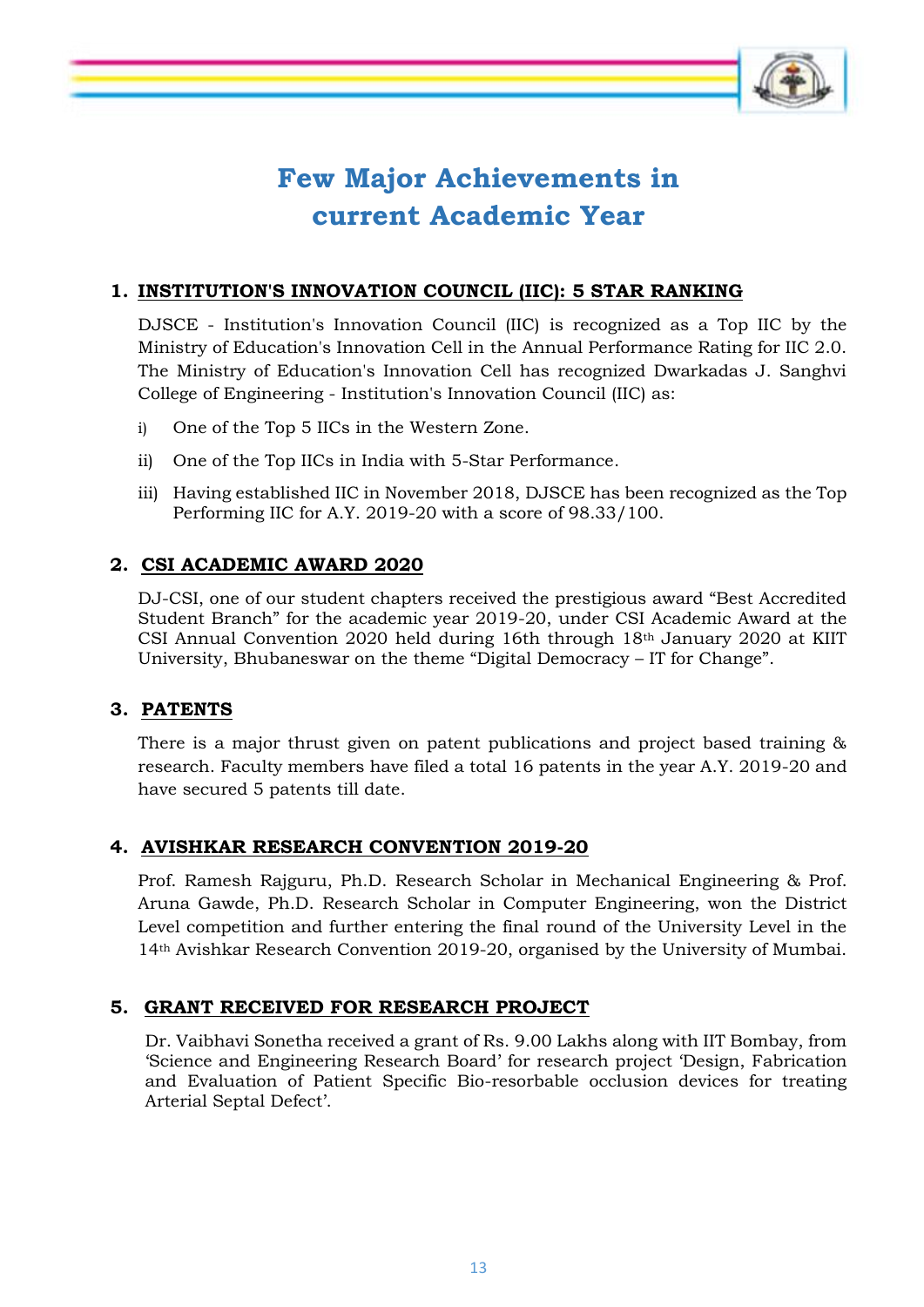

## **Participation and Achievements of students**

 **(Students participated in various curricular activities. Some of their achievements are as under)**



- 1. Ms. Madhura Deshmukh, Ms. Prashali Vichari and Ms. Dwani Telli won the first prize in '14th Intercollegiate/ Institute/ Department Avishkar Research Convention: 2019- 20' organized by the University of Mumbai for their project titled 'Fabrication and Invitro testing of Biosynthetic skin for Burn wound'.
- 2. Mr. Vedant Singh, First Year student from the department of Mechanical Engineering won the High Commendation Award at "BITSMUN 2020", the Annual International Model United Nations Conference. The conference was organised by BITS Pilani- GOA from 30th January to 02nd February 2020 at in Goa Campus.
- 3. Dhara Patwa, Rushit Dantara, Vama Sethia, Satyendra Gupta and Sayli Shivalkar won India Innovation Challenge Design Contest 2019, Anchored by IIM, Bangalore.
- 4. Ankit Rishi Gupta, Dev Savla won first prize at Smart Mobility Hackathon, held on 27th & 28th July 2019 with a Prize amount of Rs. 35000/-.
- 5. Jinesh Shah has won national award in Economic Times Campus Stars Class of 2019-20.
- 6. Sasha Haku, Manali Salvi and Shreya Nair Won First prize in Oral Presentation at 'International Conference on Recent Trends in Bioengineering' for their project tilted 'Pre-Transfusion Blood Testing Device' organized by MIT Pune.
- 7. Pushkar Buse grabbed an exceptional Internship opportunity in Falkorny through the DJSCE Placement Cell with a stipend of Rs. 25,000/- per month.
- 8. Harsh B. Shah has secured 4th rank in MBA CET results with 99.99 percentile in results declared in May 2020.
- 9. Ankit Rishi Gupta, Dev Savla filed and published a patent: Title Smart Networked Street Lighting System Using Non-Conventional Energy Sources.
- 10. Aniket Shahane, Ankit Rishi Gupta, Arnav Parekhji secured 2nd place at KJSCE Hack 2019, KJ Somaiya Vidyavihar, Mumbai, which was held on 5th and 6th October 2019.
- 11. Arsh Shaikh, Bhavesh Singh, Adnan Hakim and Aliabbas Rizvi participated in Hackathon 2019 organised by Vidyavardhini's College of Engineering and Technology on 27th and 28th September 2019. They won the 3rd prize in the Hackathon.
- 12. Dhruv Pithva completed 8 weeks NPTEL course on "Introduction to Machine Learning". He has secured 92% (Elite + Gold Certificate).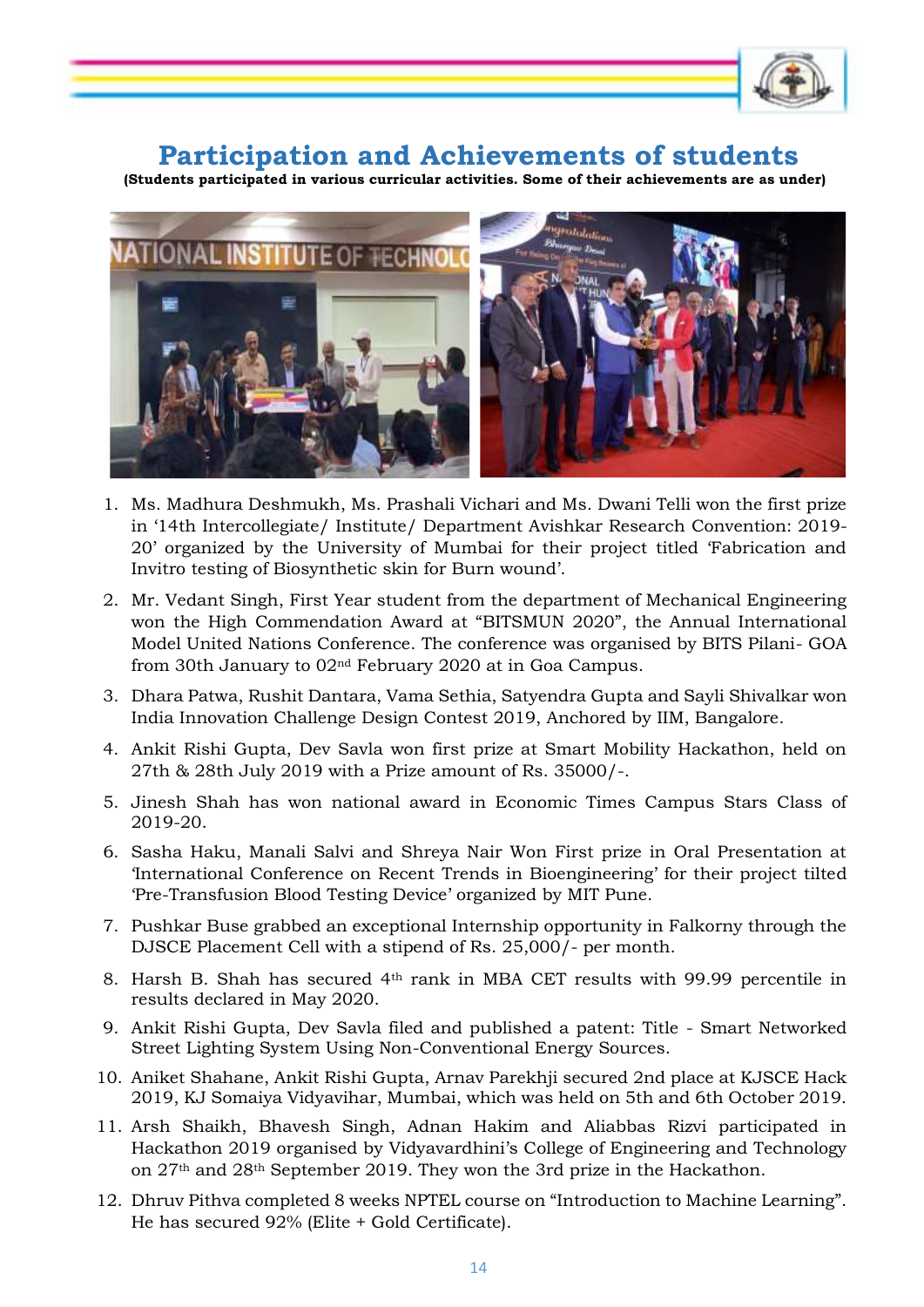

#### **Various DJSCE students' Teams**

1. **DJS KRONOS INDIA:** DJS KRONOS INDIA is the official off-road racing team of DJSCE. The team designed, validated and fabricated an All-Terrain Vehicle and they took part in several national level competitions such as BAJA SAE INDIA and ENDURO STUDENT INDIA. Their achievements are as follows:

•  $16<sup>th</sup>$  Overall. •  $3<sup>rd</sup>$  Overall.

- 
- 
- 
- 



DJS Kronos DJS Skylark

#### **Baja SAE India 2020 BAJA SAE International**

#### **Number of teams participated: 253 Number of teams participated: 173**

- 
- 6th Maneuverability.  $\bullet$  4th in Design Presentation
- 23rd Acceleration.  $\bullet$  8th in Sales Presentation
- 13th Sales Overall. **9th in Cost Presentation 9th in Cost Presentation** 9th in Cost Presentation



2. **DJS SKYLARK:** DJS Skylark, the official RC Aircraft team of DJSCE aimed to raise the bar in 2020 in the SAE Aero Design East in the Micro class. They achieved top ranks amidst 85 participating teams from 5 continents. Summary of the results in Lakeland, Florida, USA East competitions are as follows:

#### **SAE Aero Design Competition**

- 2nd Rank in Mission Performance in Micro Class.
- 3rd Rank Oral Presentation of Micro Class.
- 3rd Rank in the Overall Performance in Micro Class worldwide
- 15th Rank in Regular Class worldwide
- 3. **DJS SPEEDSTERS:** DJS Speedsters successfully built a prototype of an E-bike and fully working model of a commercial electric motorcycle. The team participated in Asian E-bike Challenge conducted at Raghu Engineering College, Vishakhapatnam and in E-Bike Racing Challenge held at O.P. Jindal University, Chhattisgarh. Their achievements include:

#### **Asian E-Bike Challenge 2020 Competition E-Bike Racing Challenge**

Number of teams participated: 37 Number of teams participated: 30

- Overall champions Nationwide Overall Rank 2
- Best engineering design
- Overall statics winner
- Best project plan
- Best start up plan

- 
- 4. **DJS ARYA:** DJS Arya secured 9th position worldwide in the Global Satellite Competition (CanSat) 2019-20, standing out from amongst hundreds of teams participating in this competition every year. They also stood 3rd among Indian teams by improving their rank International and National rankings considerably.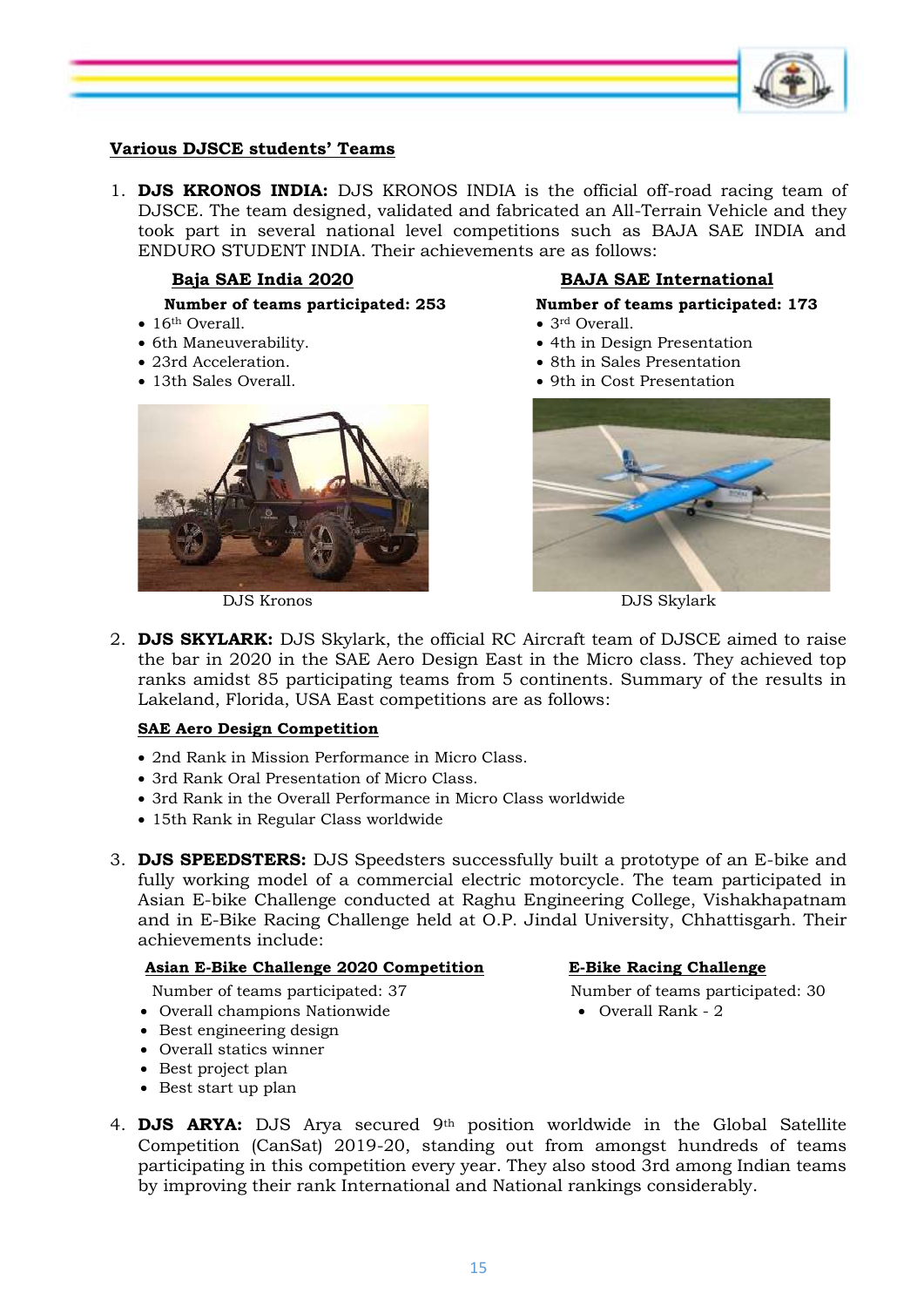

#### **Global Satellite Competition (CanSat) 2019-20**

- 3rd Overall (India)
- 13th in PDR (Worldwide)
- 4th in PDR (India)
- 2nd in CDR (Worldwide)
- 1st in CDR (India)
- 5. **DJS RACING:** DJS Racing, the Formula Student team of DJSCE participated in Formula Bharat 2019, which was held at Kari motor speedway, Coimbatore from 23rd to 27th January, 2019. The team had both their two race cars (One combustion and one electric) in the competitions.

#### **Formula Bharat 2020 Formula Student Germany 2019**

Number of teams participated: 51 Number of teams participated: 60

Overall rank: 7 Overall rank: 43



DJS Racing DJS Antriksh

6. **DJS ANTRIKSH:** DJS Antriksh, the official Rover Challenge team of DJSCE achieved 3<sup>rd</sup> position worldwide in the European Rover Challenge (ERC 2020) held at Poland. Summary of the results are as follows:

#### **European Rover Challenge (ERC 2020)**

- 3rd Overall (India).
- Won the Best Science Planning award among all teams in ERC 2020.
- First ever Asian and Indian team to have made it in the Top 3 teams in the history of European Rover Challenge (ERC 2020).

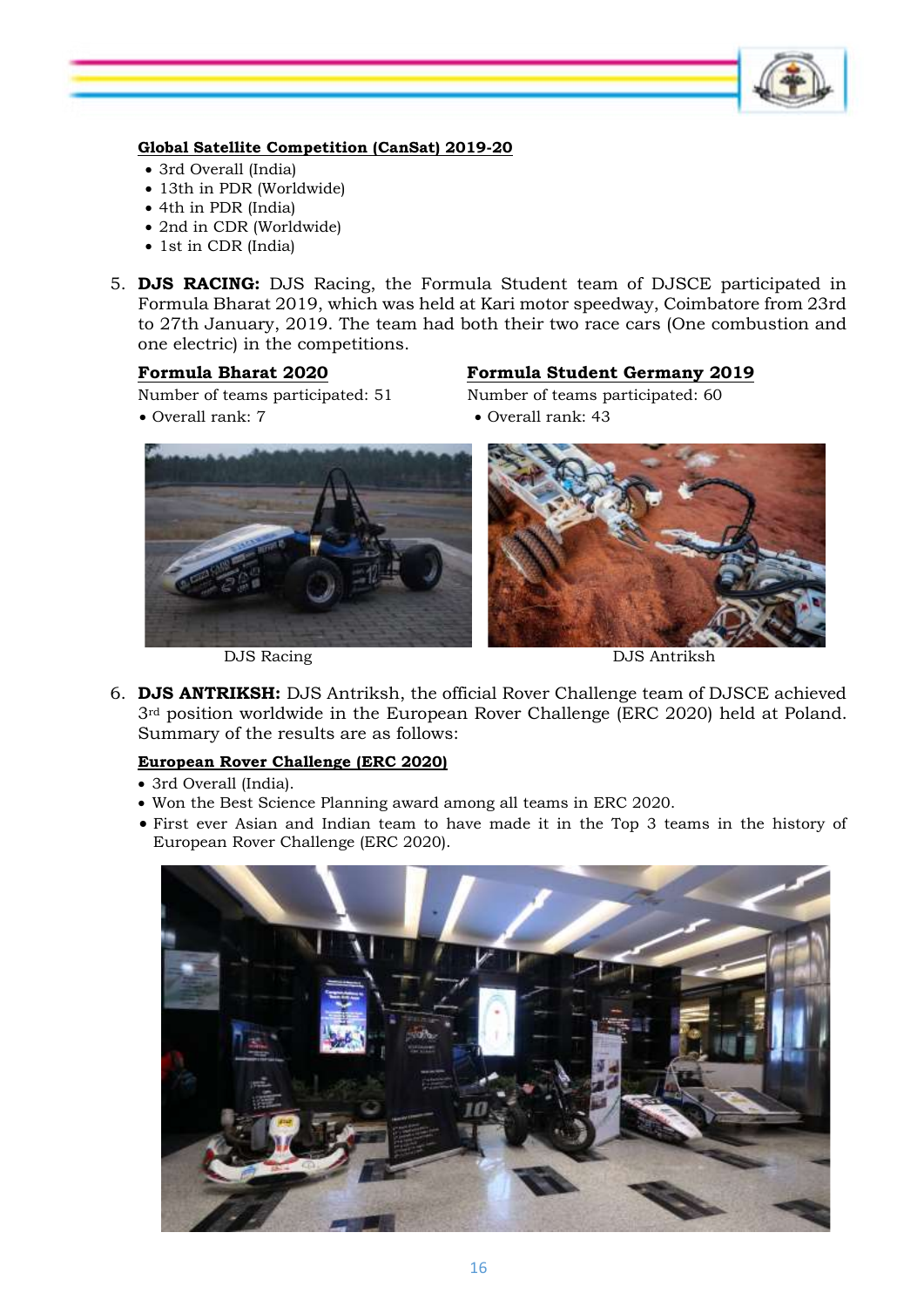

## **Some of the Major Events held**

- **1) ICWiCOM 2019:** The college organised the second edition of ICWiCOM (International conference on wireless communication) for the year 2019. The conference was held across two days on the  $11<sup>th</sup>$  and  $12<sup>th</sup>$  October 2019. Total 100+ papers were presented across eight sessions including 2 Skype sessions, which was the highlight of this conference.
- **2) ICACTA 2020:** The Second International Conference on Advanced Computing Technologies and Applications (ICACTA) was successfully held on the 28th and 29th of February 2020. Over 161 international and national papers were received, out of which 65 were selected after a rigorous review by our panel of expert reviewers. The papers presented in the conference will be published in Springer book Series, "Algorithms for Intelligent Computing".
- **3) Codeshastra 6.0:** An overnight (24 hrs.) hackathon was organized by the Department of Computer Engineering on 7th and 8th March, 2020 in the college. It witnessed over 90 teams from various parts of the country. Codeshastra 6.0 witnessed a total of 850+ registrations. 260 participants were present for the event. The Codeshastra Round 0 was organised on 26th January 2020.
- **4) DJASCII:** DJASCII is the state level project presentation competition conducted jointly by ACM and CSI students' chapters in the college. This year, a total of 96 teams were shortlisted for the competition, out of which 71 teams were present on the day of the event.
- **5) DJ Spark:** DJ Spark 2020, a State Level technical project competition was organised by DJSCE with the aim of rekindling ever present thirst in engineers to make, to build, to innovate and to conquer professional life. DJ Spark 2020 got a tremendous response as total 60 plus papers were received. Following a rigorous review process, 8 outhouse & 19 in-house papers were selected and published.
- **6) Codestars:** A coding competition was planned by the Programming Club of DJSCE, viz, Codestars, on 14th and 15th of June 2019 for all the students. The competition was aimed for SEs, TEs and BEs. The competition was a 24hr competition so that the students could participate in, online. There were two divisions, Div1 and Div2 for this competition.
- **7) DJ Strike:** DJ Strike is a mentorship program and an initiative, which begun at the start of this academic year, also showcased their projects. Around 300 participants participated in DJ Strike 2019-20, giving a total of 53 teams. A total of 4 reviews were conducted resulting in the final 30 shortlisted teams. Technical papers of these 30 projects have been published in the DJ Strike journal, which has a recognized ISBN number.



ICWICOM 2019 ICACTA 2020